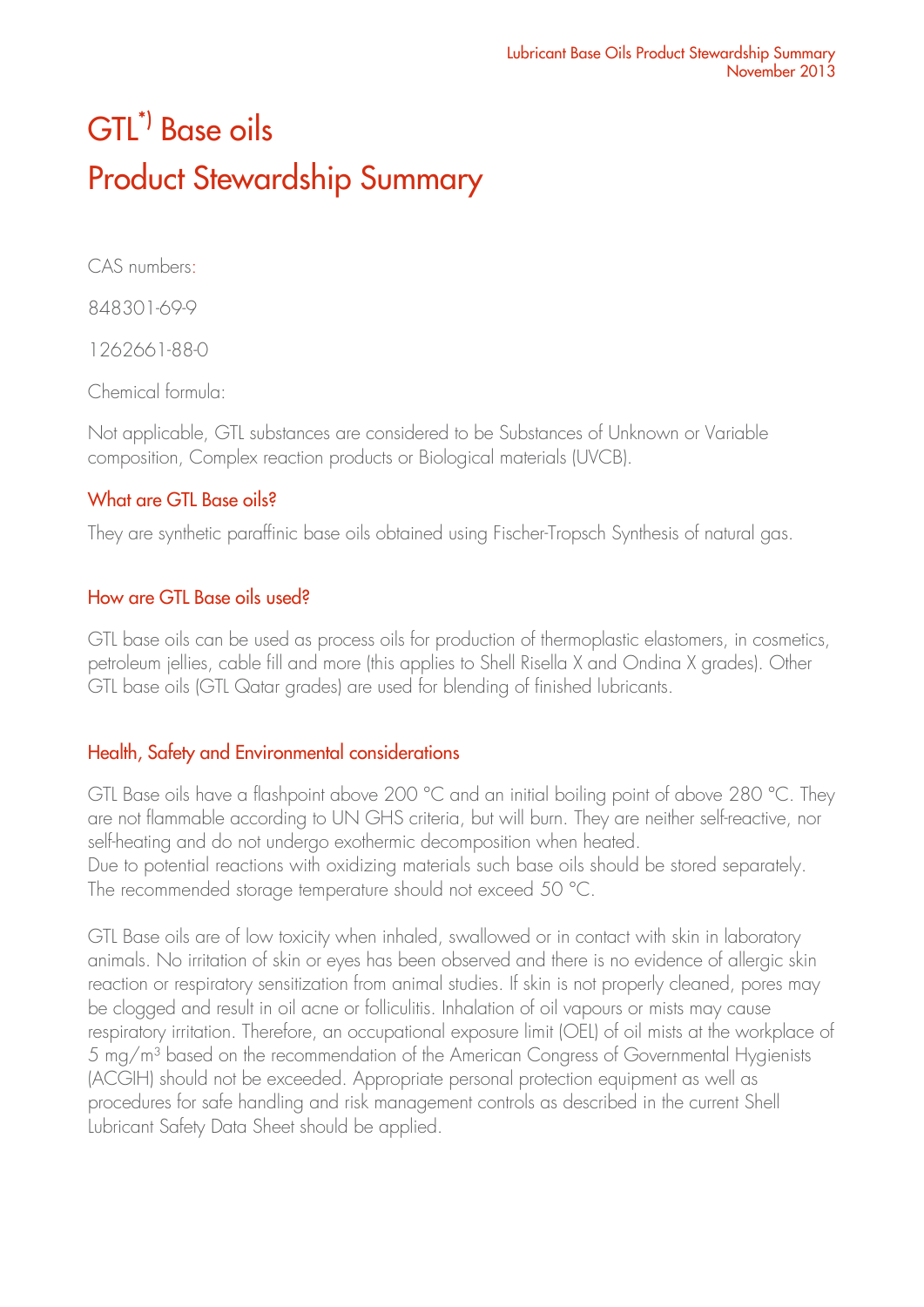Depending on the kinematic viscosity some GTL base oil grades can pose an aspiration hazard. Aspiration of low viscosity grades into the lungs when swallowed or vomited may cause chemical pneumonitis, which can be fatal.

It can be concluded from studies on the mutagenic potential of GTL products that they are not considered to be germ cell mutagens and not expected to be carcinogenic. No evidence of developmental and reproductive toxicity in this type of lubricant base oils was shown in studies with laboratory animals.

Based on the above GTL base oils are generally not considered to be hazardous, however, some GTL Base oils with kinematic viscosities below 20,5 mm/s<sup>2</sup> at 40 °C are classified for aspiration toxicity, category 1 (H 304) according to UN GHS criteria.

The product is poorly soluble in water and will float on water. Therefore, tests on short- and longterm aquatic toxicity with fish, invertebrates and algae were carried out on water accommodated fractions and led to the conclusion that these base oils are non-toxic to aquatic organisms.

GTL Base oils are UVCB substances (see explanation under "Chemical formula"). Based on the available compositional information, measured and predicted data it can be concluded that the major constituents are readily or inherently biodegradable. The presence of constituents with a certain environmental persistence or a bio-accumulation potential cannot be excluded.

Following UN GHS criteria, GTL Base oils are not classified for environmental hazards.

This material is liquid under normal conditions at room temperature and if enters soil it will quickly adsorb to soil particles, biodegrade reasonably quickly (half life of approximately 36 days), be of low mobility and not contaminate ground water.

The health, safety and environmental considerations above are not applicable for used oil, as this may contain more hazardous substances present as a consequence of different applications of this base oil, for which specific additives or other substances may have been introduced.

#### Storing and transporting GTL Base oils

Paraffinic base oils are mainly transported by road or rail.

The temperature during storage and transportation should not exceed 50°C.

Precautionary measures against static discharges must be undertaken during loading and unloading and all operators must wear personal protective equipment.

Storage tanks should be made from mild steel.

#### Risk Characterization Summary

Risks associated with exposure to these products have been evaluated for the following